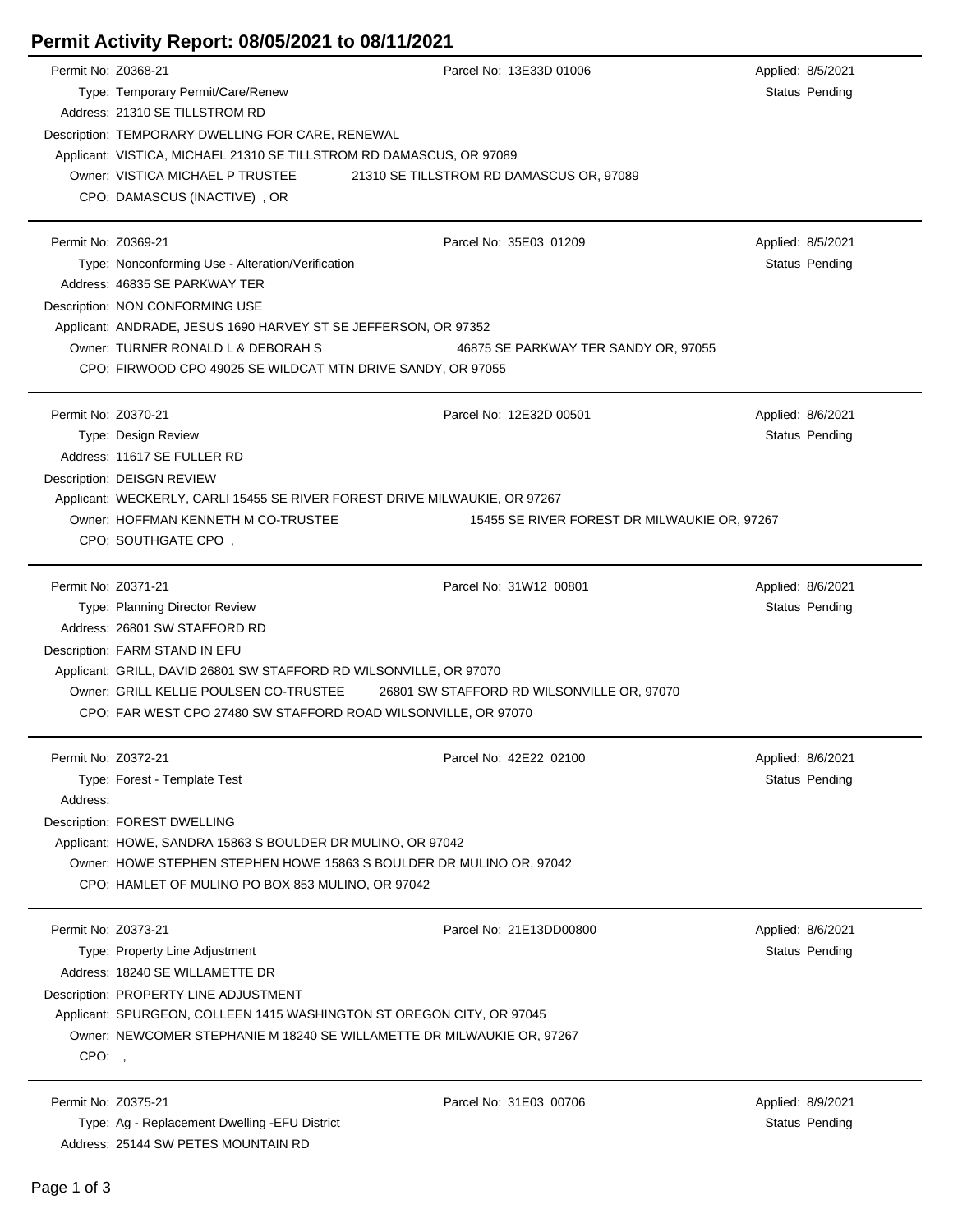## **Permit Activity Report: 08/05/2021 to 08/11/2021**

| Description:        |                                                                                                |                                            |                       |  |  |
|---------------------|------------------------------------------------------------------------------------------------|--------------------------------------------|-----------------------|--|--|
|                     | Applicant: WILLIAMS, DAN 2000 SW 1ST AVE STE 420 PORTLAND, OR 97201                            |                                            |                       |  |  |
|                     | Owner: PANFILOV MAKSIM<br>11636 SE ADOLINE AVE HAPPY VALLEY OR, 97086                          |                                            |                       |  |  |
|                     | CPO: FAR WEST CPO 27480 SW STAFFORD ROAD WILSONVILLE, OR 97070                                 |                                            |                       |  |  |
| Permit No: Z0376-21 |                                                                                                | Parcel No: 25E11 00700                     | Applied: 8/9/2021     |  |  |
|                     | Type: Temporary Permit/Care                                                                    |                                            | <b>Status Pending</b> |  |  |
|                     | Address: 49400 SE MARMOT RD                                                                    |                                            |                       |  |  |
|                     | Description: TEMPORARY DWELLING FOR CARE                                                       |                                            |                       |  |  |
|                     | Applicant: TEN EYCK, RICHARD 49400 SE MARMOT RD SANDY, OR 97055                                |                                            |                       |  |  |
|                     | Owner: TEN EYCK RICHARD C 49400 SE MARMOT RD SANDY                                             | OR, 97055                                  |                       |  |  |
|                     | CPO: BULL RUN CPO 12000 SE LAUGHLING WATER RD SANDY, OR 97055                                  |                                            |                       |  |  |
|                     |                                                                                                |                                            |                       |  |  |
| Permit No: Z0377-21 |                                                                                                | Parcel No: 14E35CB00200                    | Applied: 8/9/2021     |  |  |
|                     | Type: Temporary Permit/Care/Renew                                                              |                                            | <b>Status Pending</b> |  |  |
|                     | Address: 11510 SE 362ND AVE                                                                    |                                            |                       |  |  |
|                     | Description: TEMPORARY DWELLING FOR CARE RENEWAL Z0328-18                                      |                                            |                       |  |  |
|                     | Applicant: PETERSON, SHARON PO BOX 1363 BORING, OR 97009                                       |                                            |                       |  |  |
|                     | Owner: PETERSON SHARON K TRUSTEE PO BOX 1363 BORING OR, 97009                                  |                                            |                       |  |  |
|                     | CPO: COTTRELL CPO PO BOX 744 BORING, OR 97009                                                  |                                            |                       |  |  |
| Permit No: Z0378-21 |                                                                                                | Parcel No: 23E30 01100                     | Applied: 8/10/2021    |  |  |
|                     | Type: Property Line Adjustment                                                                 |                                            | <b>Status Pending</b> |  |  |
|                     | Address: 16408 S HATTAN RD                                                                     |                                            |                       |  |  |
|                     | Description: PROPERTY LINE ADJUSTMENT                                                          |                                            |                       |  |  |
|                     | Applicant: KARAM, ISSA & ANNIE 15028 S REDLAND RD OREGON CITY, OR 97045                        |                                            |                       |  |  |
|                     | Owner: KARAM ISSA S & RAGEHDA I 15028 S REDLAND RD OREGON CITY OR, 97045                       |                                            |                       |  |  |
|                     | CPO: CARVER LOGAN (INACTIVE), OR                                                               |                                            |                       |  |  |
|                     |                                                                                                |                                            |                       |  |  |
| Permit No: Z0379-21 |                                                                                                | Parcel No: 25E06 00300                     | Applied: 8/10/2021    |  |  |
|                     | Type: Marijuana                                                                                |                                            | Status Pending        |  |  |
|                     | Address: 12960 SE TEN EYCK RD                                                                  |                                            |                       |  |  |
|                     | Description: MARIJUANA PRODUCTION                                                              |                                            |                       |  |  |
|                     | Applicant: MCKINNON, KRISTIN 12960 SE TEN EYCK RD SANDY, OR 97055<br>Owner: WALO LLC           | PO BOX 909 IRRIGON                         |                       |  |  |
| CPO:                |                                                                                                | OR, 97844                                  |                       |  |  |
|                     |                                                                                                |                                            |                       |  |  |
| Permit No: Z0380-21 |                                                                                                | Parcel No: 52E03D 00200                    | Applied: 8/11/2021    |  |  |
|                     | Type: Floodplain Development - Type II                                                         |                                            | <b>Status Pending</b> |  |  |
|                     | Address: 15995 S HWY 211                                                                       |                                            |                       |  |  |
|                     | Description: FLOODPLAIN DEVELOPMENT                                                            |                                            |                       |  |  |
|                     | Applicant: TENENHOLZ, JOSEPH 20291 S SPRINGWATER RD ESTACADA, OR 97023                         |                                            |                       |  |  |
|                     | Owner: ROSENTHAL KEITH & TAMMY                                                                 | 15995 S HWY 211 MOLALLA OR, 97038          |                       |  |  |
|                     | CPO: MOLALLA CPO 14400 S MACKSBURG RD MOLALLA, OR 97038                                        |                                            |                       |  |  |
|                     |                                                                                                |                                            |                       |  |  |
| Permit No: Z0381-21 |                                                                                                | Parcel No: 31W04A 00900                    | Applied: 8/11/2021    |  |  |
|                     | Type: Marijuana                                                                                |                                            | <b>Status Pending</b> |  |  |
|                     | Address: 12885 SW MORGAN RD                                                                    |                                            |                       |  |  |
|                     | Description: MARIJUANA PRODUCTION<br>Applicant: ZHU, JIN 12885 SW MORGAN RD SHERWOOD, OR 97140 |                                            |                       |  |  |
|                     | Owner: SUNSCAPE LLC                                                                            | 8540 SW ASH MEADOWS RD STE 113 WILSONVILLE | OR, 97070             |  |  |
|                     |                                                                                                |                                            |                       |  |  |